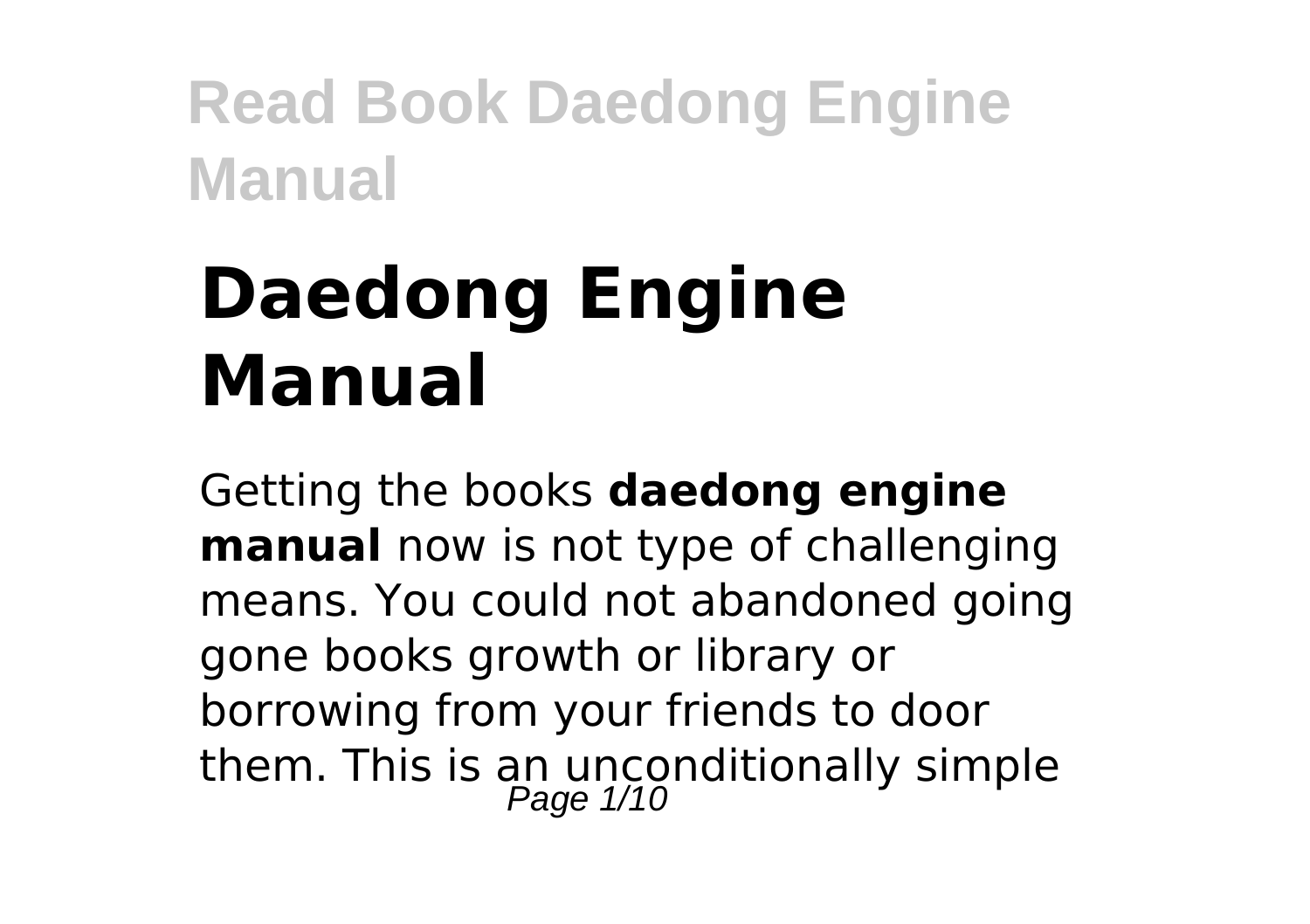means to specifically acquire guide by on-line. This online notice daedong engine manual can be one of the options to accompany you taking into account having further time.

It will not waste your time. give a positive response me, the e-book will certainly aerate you supplementary

Page 2/10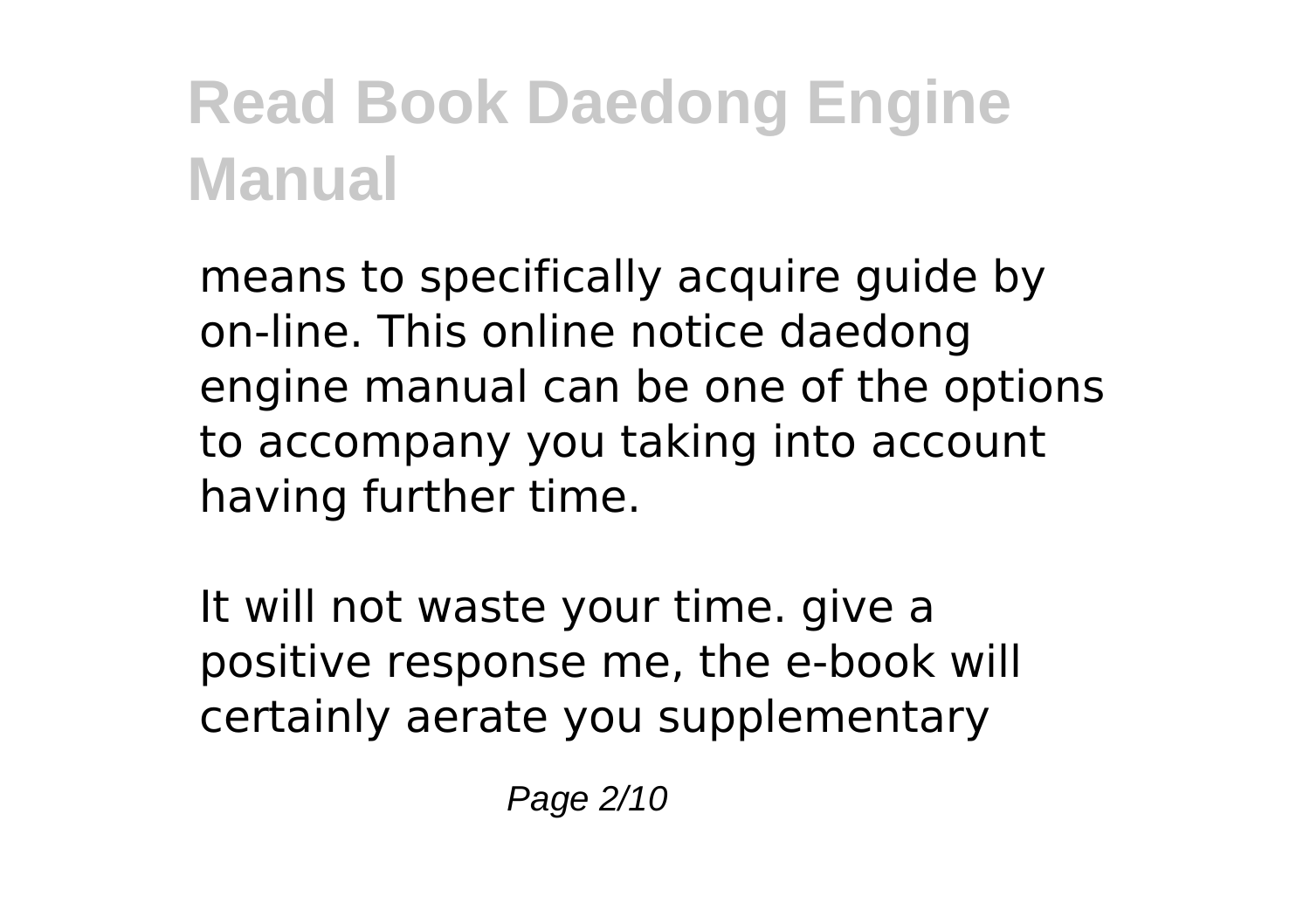business to read. Just invest little era to entrance this on-line message **daedong engine manual** as without difficulty as review them wherever you are now.

You won't find fiction here – like Wikipedia, Wikibooks is devoted entirely to the sharing of knowledge.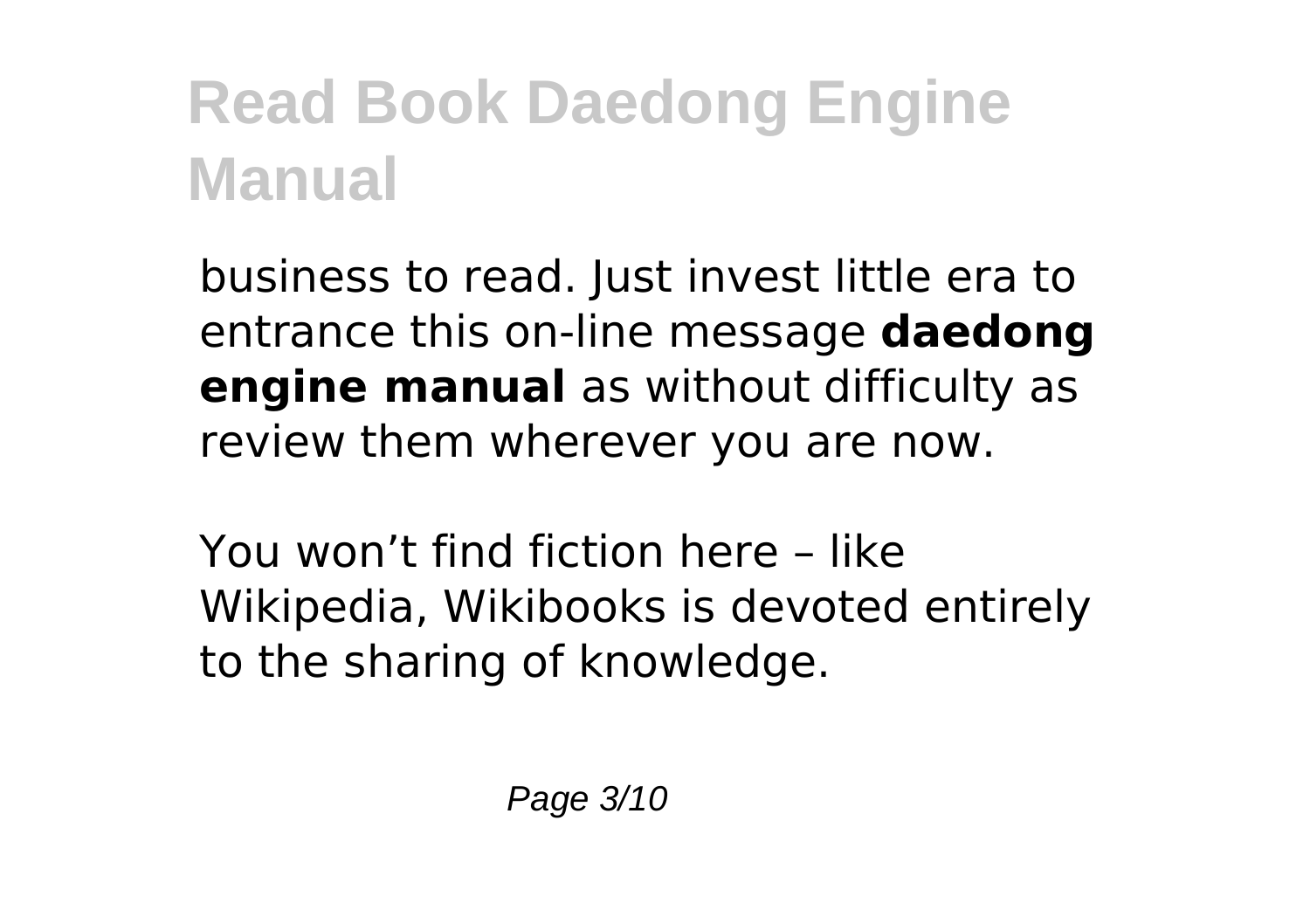#### **Daedong Engine Manual**

PX Series ». The PX Series is fully featured, comfortable, and ready for any job that demands a durable tractor. Starting at 90 HP, this series of highperformance compact tractors pack impressive power and smooth handling into one dependable workhorse.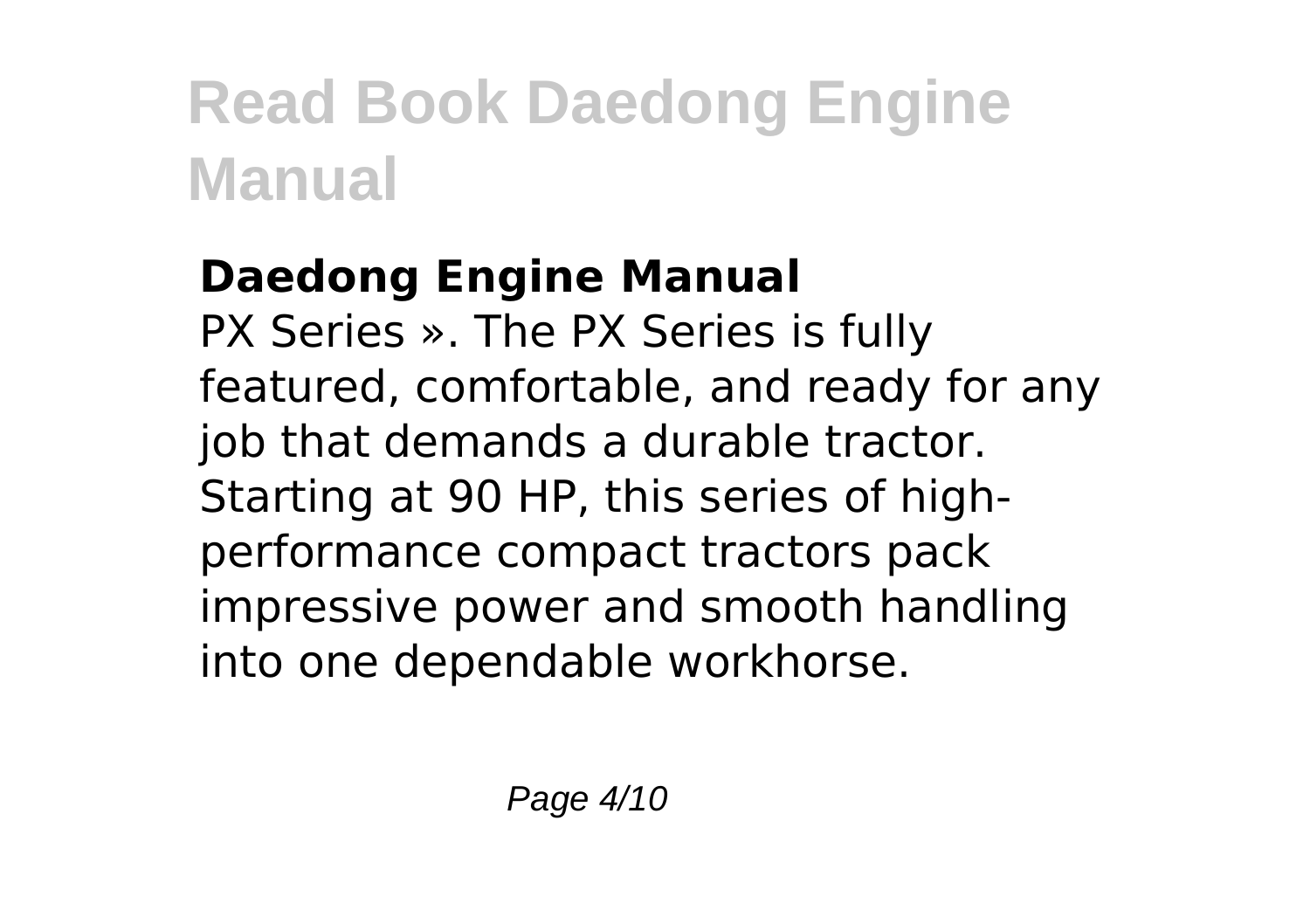#### **Kioti Tractors | Run Ahead of the Pack**

Front End Loaders : KL5520. Fits all DK10 Series Models and all DK10SE Series ROPS Models. (DK4510, DK4510HS, DK5010, DK5010HS, DK5510, DK5510HS, DK4210SE HST, DK4710SE HST, DK5310 HST, DK6010SE HST) The KIOTI KL5520 front end loader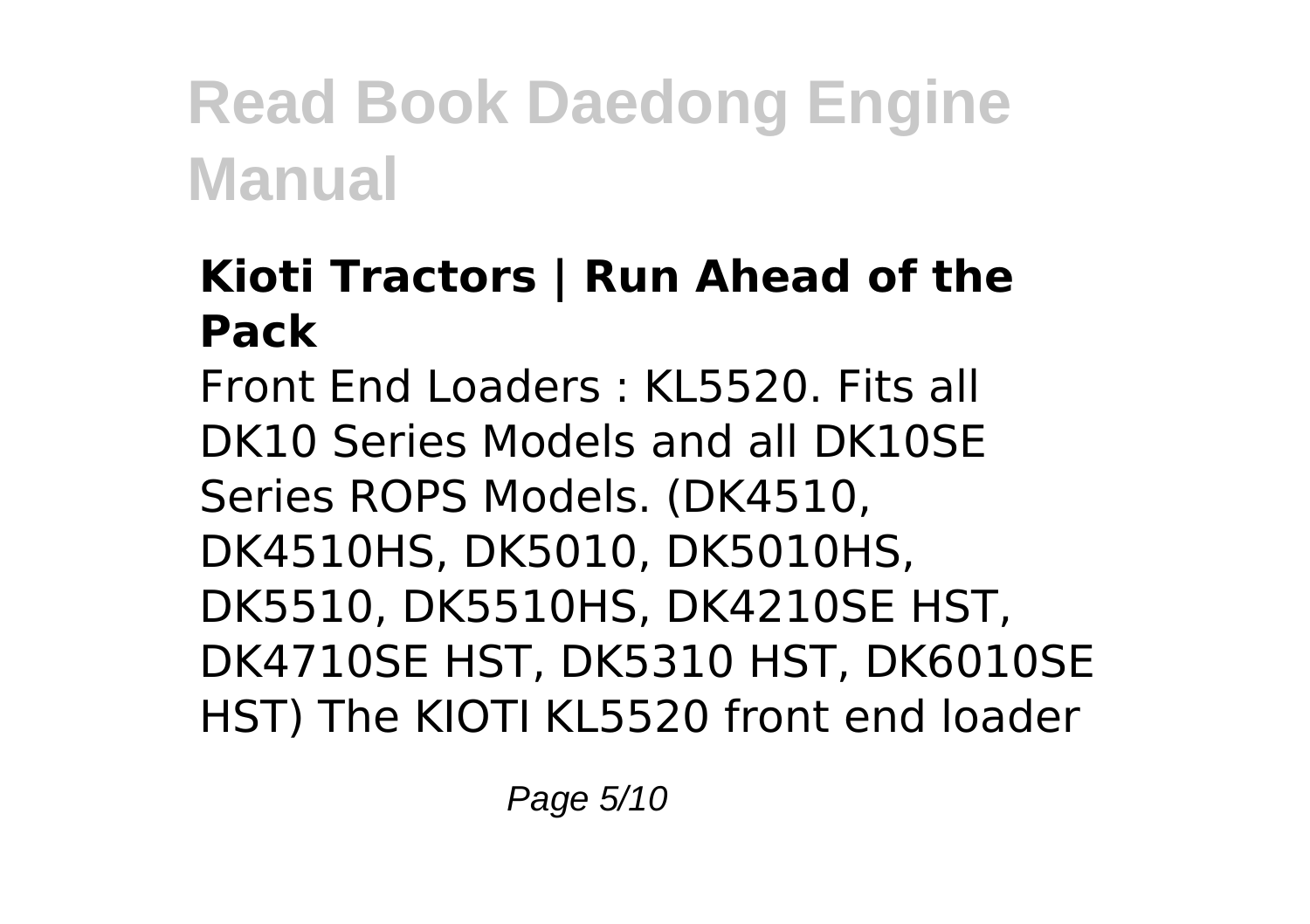is specifically designed for the DK10 Series and ROPS models of the DK10SE Series.

#### **DK5510 Utility Tractor | Kioti Tractors**

The Mitsubishi 4B12 is an inline 2.4 liter (2,359 cc, 143.9 cu in) four-cylinder, fourstroke cycle gasoline engine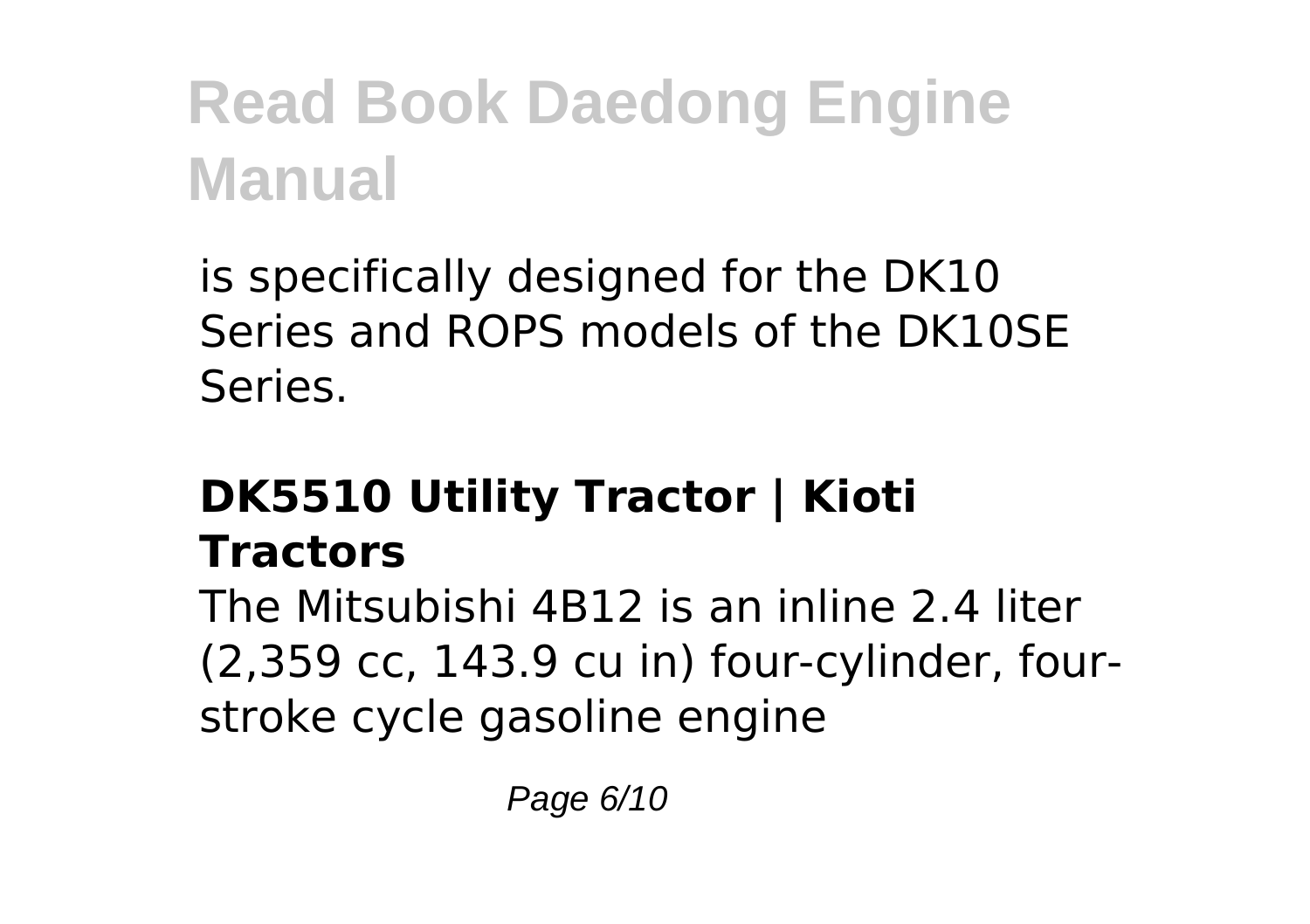manufactured by Mitsubishi Motors since 2007.. The Mitsubishi 4B12 engine has an aluminum block and cylinder head, pentroof type combustion chamber, dual overhead camshaft (DOHC), four-valve designs with valve timing electronic control system (MIVEC) on both camshafts (from 2011 ...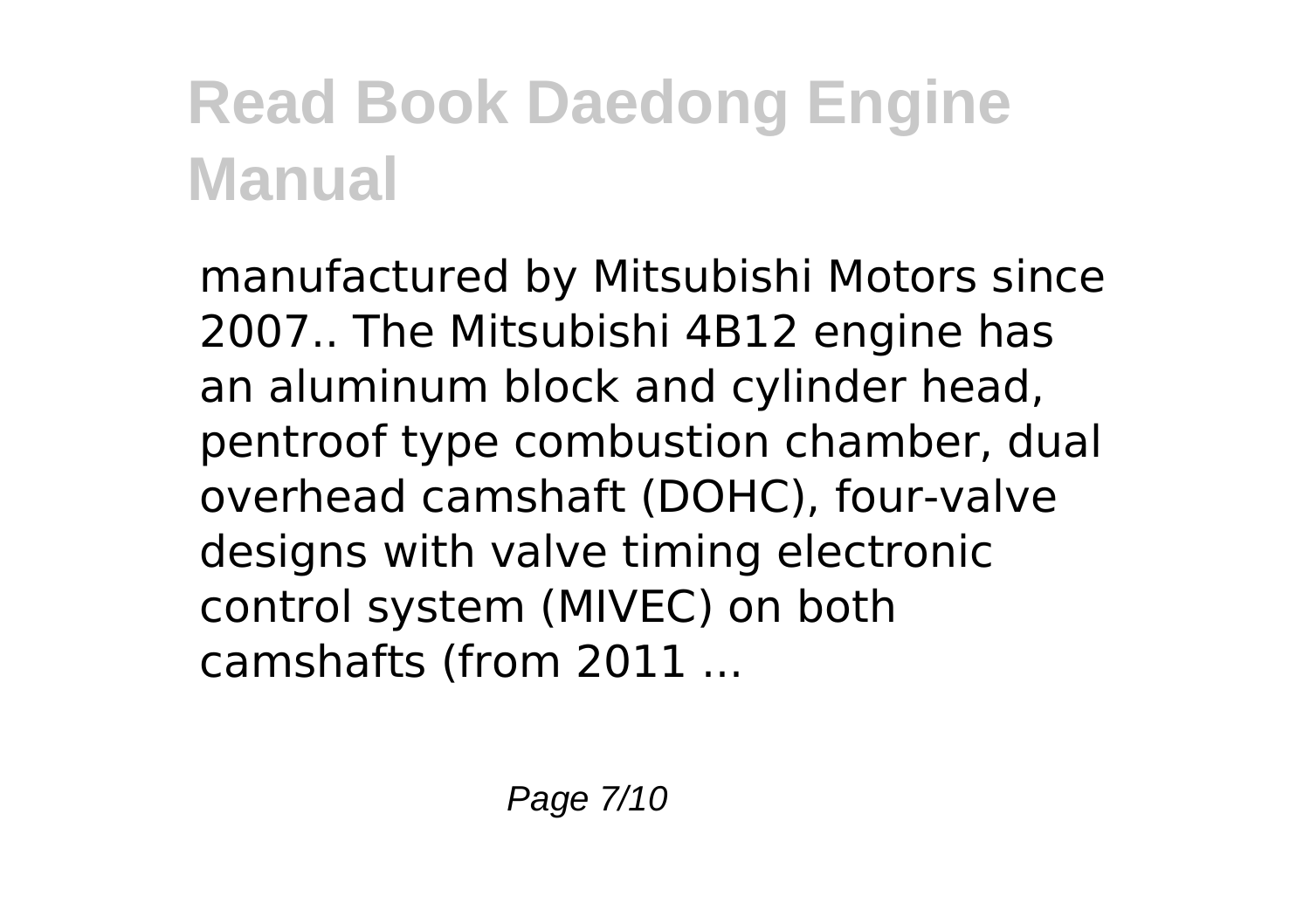#### **Mitsubishi 4B12 (2.4 L, MIVEC) engine: specs, review and ...** The Toyota 2NZ-FE is a 1.3 l (1,298 cc, 79.21 cu-in) straight-four 4-stroke natural aspirated gasoline engine from Toyota NZ-family. The 2NZ-FE engine was manufactured on Kamigo Plant (Aichi Prefecture, Japan) from 1999. The 2NZ-FE engine features a lightweight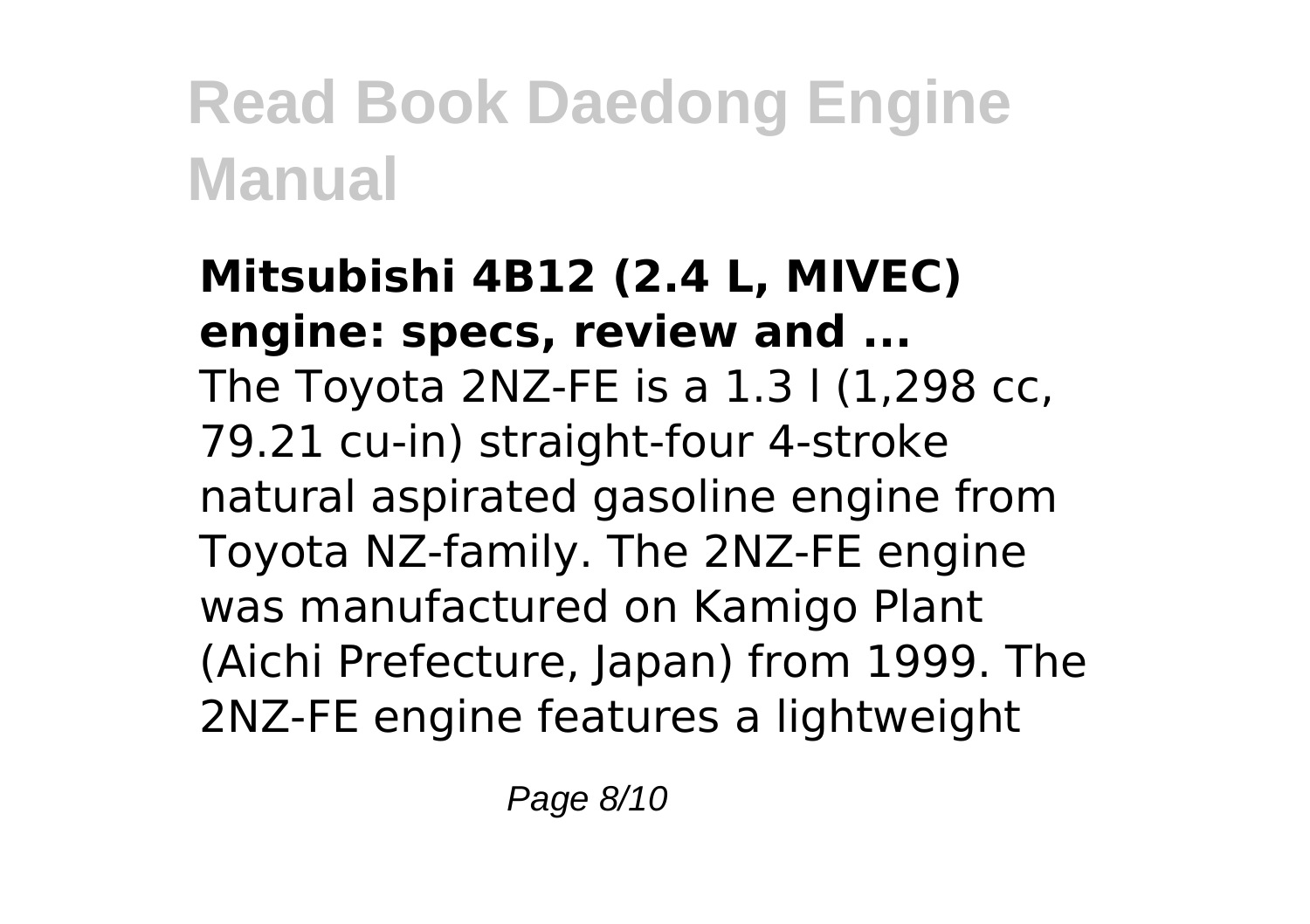aluminum block and aluminum cylinder head with dual overhead camshafts (DOHC) and four valves per cylinder (16 in total).

Copyright code: [d41d8cd98f00b204e9800998ecf8427e.](/sitemap.xml)

Page 9/10